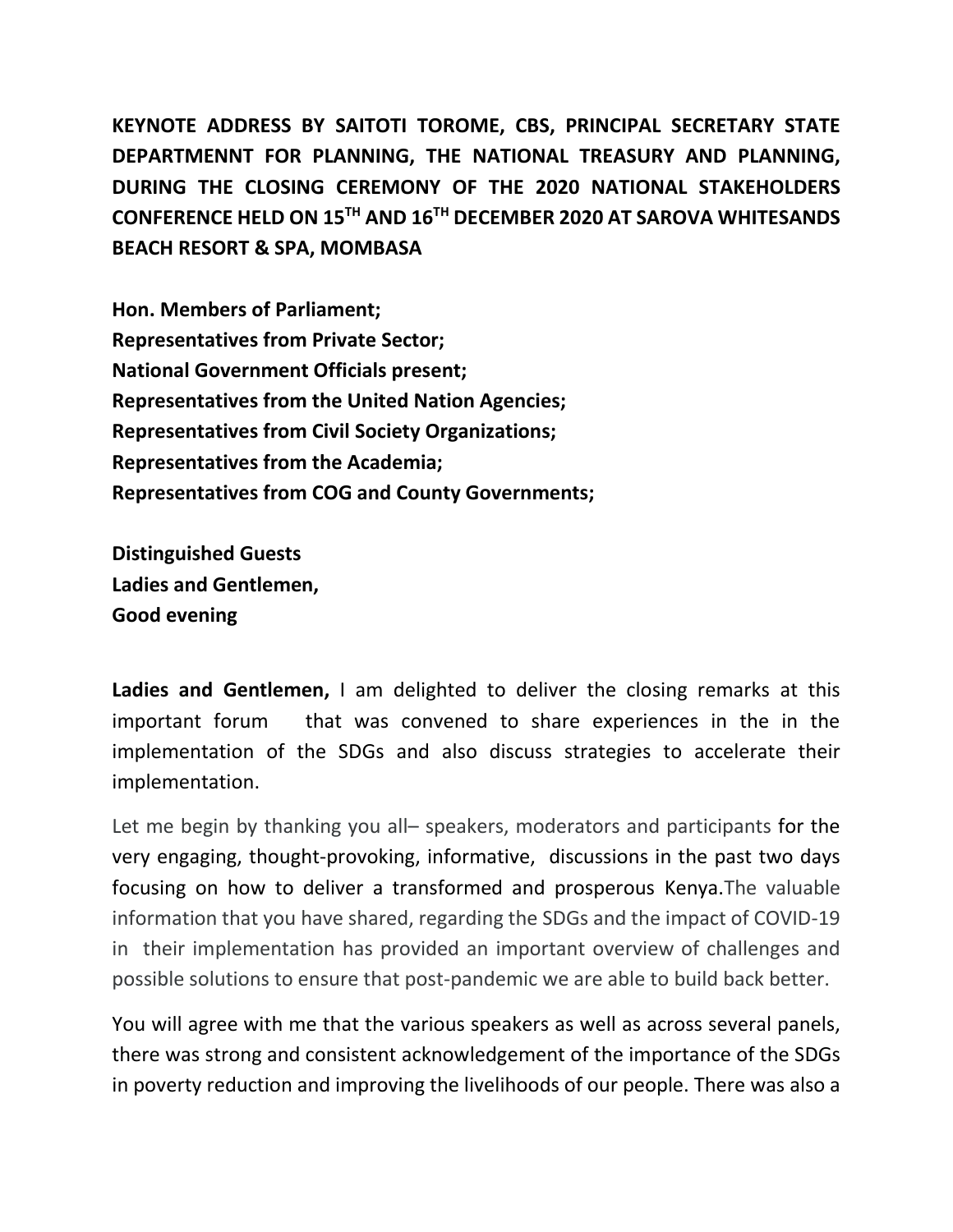broad recognition that we have to double our efforts in the implementation of the SDGs especially during the remaining period of the decade of action.

**Ladies and gentlemen,** While the focus of some interventions was that we must accelerate current efforts over the remaining period, it is also very clear that significant challenges to implementation still remain. These include data gaps, inadequate financing for SDGs and effects of climate change among others all of which are key barriers to progress. In addition, the onset of Covid -19 pandemic, governance and accountability systems continue to impede progress.

During this forum, it was highlighted that if we are to implement the SDGs and other policies effectively, we must use all the tools we have as well as working together in partnership. We also need to leverage on the decade of action to accelerate progress on the SDGs. It was also highlighted that grassroots support and community buy-in is crucial, including full engagement of all stakeholders to ensure no one is left behind for effective implementation. Science, Technology and Innovation (STI) as key means of implementation of the SDGs was also emphasized. It was also highlighted that ensuring quality and regularly updated disaggregated data to monitor progress is critical.

**Ladies and gentlemen,** There was also a clear message on the importance of engaging different stakeholders not only to implement, but also to monitor progress in SDGs implementation. It is important to ensure the voices of specific groups such as women, youth and persons with disabilities are heard. Clearly, participation of all stakeholders is key at all levels in order bring together diverse expertise and resources to increase impact and ensure the much-needed progress of the SDGs in this Decade of Action. In addition, many speakers stressed the need to prioritize engaging other key partners.

Participants also stressed the importance of robust institutions that can promote implementation and coordinate the accelerated actions.

**Ladies and gentlemen;** As we just heard, adequate and sustained resourcing is absolutely critical to accelerate progress towards the SDGs. It is now time to also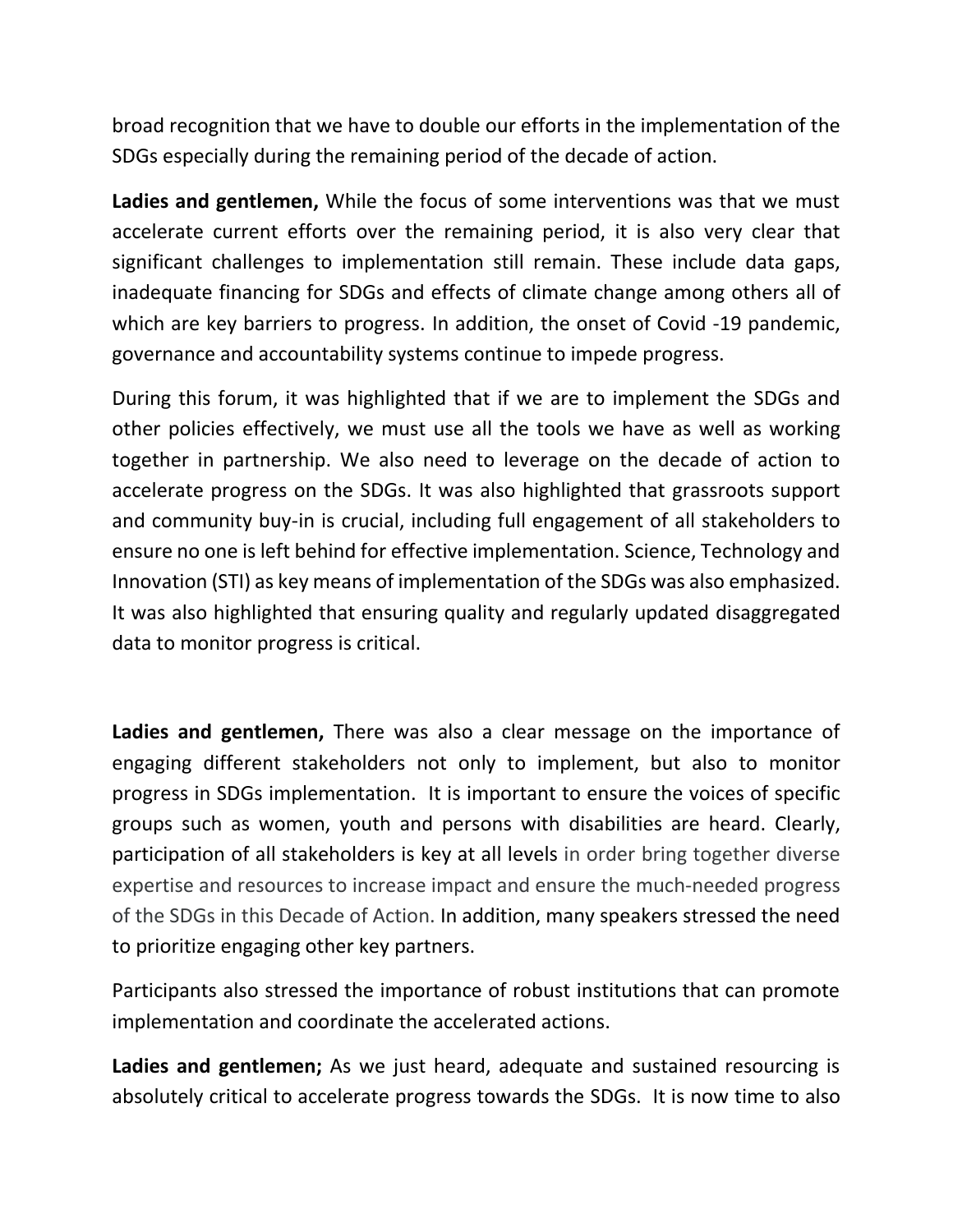start looking for innovative ways of increasing funding to the SDGs related sectors especially post COVID -19 if we want to see real progress in achieving the SDGs and ensure that development gains and achievement of rights are equally enjoyed by all without leaving any one behind.

**Ladies and gentlemen**, I am pleased that the participants have left here with one coherent message that is to ensure Kenya achieves the SDGs in ten years. Not a single person said that we cannot meet the goals – we all agreed that we can. It is my hope that the same positive and confident spirit will help us work in a coordinated and integrated manner to implement and realise the transformation that we all seek.

This Forum has demonstrated that we all need to revisit our approaches, seek way to scale up actions that work, bring on board new partnerships and seek strategic alliances to drive transformation. The outcomes of the forum will also inform the development of the SDGs accelerated strategy.

Let me thank all of you for taking time to be present here with us for the two days. This meeting would not have been successful without you. Thank you for your interest in the SDGs process and also for your valuable contributions.

I encourage all of you to remain committed to the task of making this a reality in which **we leave no one behind.** It is my hope that the relationships and trust built will continue in our bid to scaleup efforts to achieve targets of the 2030 Agenda for Sustainable Development. We count on all our partners to build an empowered, inclusive, equal, transformed and prosperous Kenya. We must act and act collectively. If we invest just part of our resources in the many successful initiatives and programmes that governments, civil society, private sector and UN agencies are implementing, we could achieve the targets within a decade.

**Ladies and gentlemen,** Let me conclude by expressing my sincere thanks to SDGs Kenya Forum and their partners, KEPSA, Council of Governors, Parliamentary